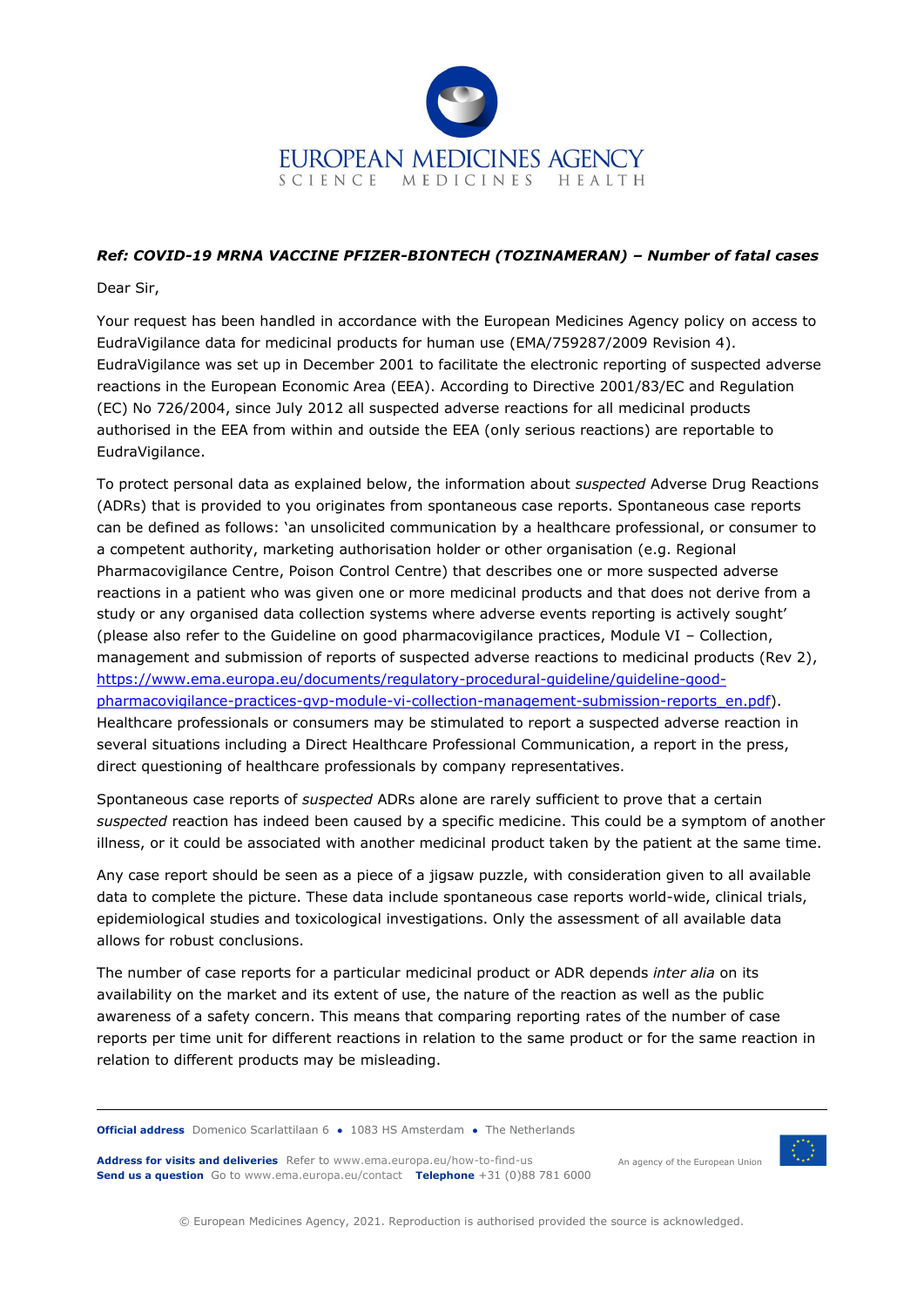Spontaneous reports reflect the information as provided to EudraVigilance by the reporter. Due to the nature of spontaneous reports, not all data fields are provided for all reports.

Based on the current reporting rules in the EEA, report duplications may occur e.g. where a healthcare professional reported the same *suspected* ADR to the national medicines regulatory authority and the marketing authorisation holder (MAH) and they both reported subsequently to EudraVigilance. The data provided to you may have not been screened by the EMA for potential duplicates, i.e. the same case might appear more than once. This is taking into account that duplicate management is a continuous process taking into account new information received in EudraVigilance on a daily basis.

With regard to the identification of the medicinal product, please note that the data in the EudraVigilance are coded against the Extended EudraVigilance Medicinal Product Dictionary (XEVMPD).

The EMA has to comply with the EU Data Protection Regulation (EU DPR) 2018/1725<sup>1</sup> and to ensure that, *in applying Regulation (EC) No 1049/2001*, the protection of privacy and integrity of individuals is guaranteed. In accordance with Article 3(1) of the EU DPR, personal data means '*any information relating to an identified or identifiable natural person ('data subject'); an identifiable natural person is one who can be identified, directly or indirectly, in particular by reference to an identifier such as a name, an identification number, location data, an online identifier or to one or more factors specific to the physical, physiological, genetic, mental, economic, cultural or social identity of that natural person*'. To comply with this legislation, certain data elements (e.g. country specific information, name of nationally authorised products that can disclose country information) are not disclosed to safeguard the identity of individuals in relation to spontaneous reports.

We would clarify that vaccination against COVID-19 will not reduce deaths from other causes. During vaccination campaigns, deaths from other causes will continue to occur, and these may also happen soon after a vaccination.

As you might know, for COVID-19 vaccines, priority is currently being given to older people as they are at higher risk of developing a severe form of COVID-19 and dying from it.

Just to give you some background information in case this helps: about 12,000 people die every day in the EU from various causes, of whom 83% are aged over 65 years. No cases of death in elderly have been associated with a COVID-19 vaccine to date.

The fact that someone has died after being vaccinated does not mean that the death has been caused by the vaccine. EU regulatory authorities carefully review all reports to determine if there is any possible link to the vaccine.

The number of spontaneous cases reported as fatal submitted to EudraVigilance for COVID-19 MRNA VACCINE PFIZER-BIONTECH (TOZINAMERAN) up to 21 January 2021 is 245. Of those, 179 were in the European Economic Area (EEA).

Please note that these numbers refer to cases where the outcome of any of the reactions in the case has been reported as 'fatal' or when the serious criteria for any of the reactions in the case has been reported to 'result in death'. These figures do not necessarily mean that the events reported were caused by the vaccine.

<sup>1</sup> Regulation (EU) 2018/1725 of the European Parliament and of the Council of 23 October 2018 on the protection of natural persons with regard to the processing of personal data by the Union institutions, bodies, offices and agencies and on the free movement of such data, and repealing Regulation (EC) No 45/2001 and Decision No 1247/2002/EC